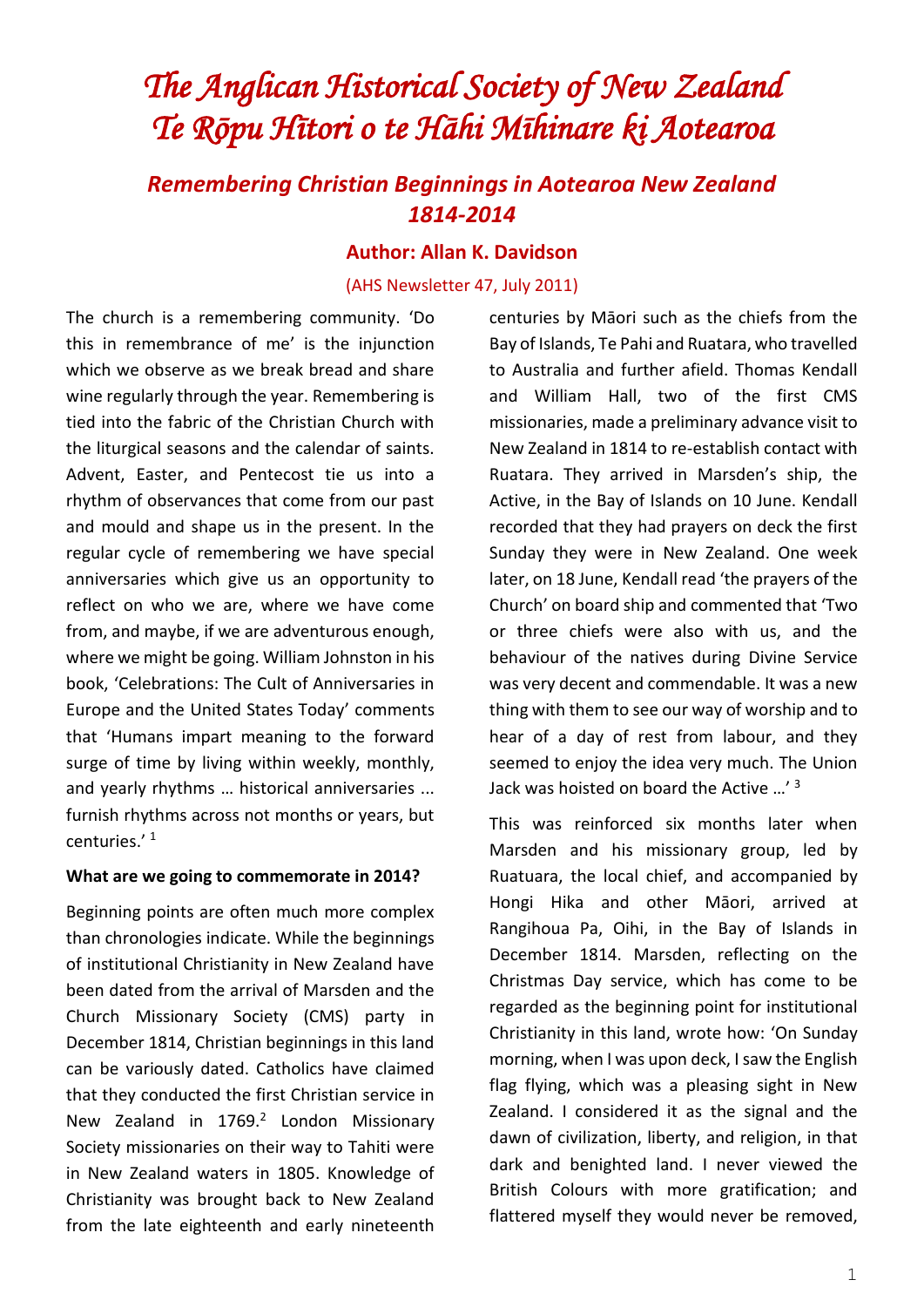till the Natives of that island enjoyed all the happiness of British Subjects.'

The combination of church (worship) and national identity (flag) were there from the very beginning of missionary contact.

### **How did they observe Christian beginnings in New Zealand in the past?**

In 1864, when the fiftieth jubilee of missionary beginnings was reached, New Zealand was at war in the Waikato. Notices appeared in some papers giving a brief mention of the anniversary of Marsden's arrival but there seems to have been no major national events. There is a record of Wesleyans in Auckland gathering in their High Street Chapel for a service on 27 December 1864 to commemorate the jubilee. The Revd. Thomas Buddle gave an account of the voyage of Marsden and the missionaries to New Zealand in 1814. He also included reference to Ruatara's concerns expressed soon after leaving Sydney about the encouragement he had given to Marsden and his party to sail to New Zealand and the warning he had been given 'that the consequence of granting protection to your settlers will be that others will be introduced, who will take our lands and kill our people.' After Marsden's reassurances, and Ruatara's promise that protection would be given to the missionaries, the voyage continued.<sup>4</sup> Buddle went on to give an account of Wesleyan beginnings in New Zealand. He concluded with an evaluation representing a very British missionary perspective against the unacknowledged background of war between Māori and the government and the great loss of Māori from active participation in the missionary churches: '… no one could say the missionary enterprise in New Zealand had been a failure. Old systems had been banished and cannibalism was no more. A fine country had been opened up to form a dependency of the British Crown, and a home for hundreds of the Anglo-Saxon race. The extension of British enterprise along these shores was the

result of missionary labours.' <sup>5</sup>

This colonial-settler perspective of missionary beginnings was reinforced in the Wellington Independent where Marsden was celebrated: '… to no one ... do we colonists owe a deeper debt of gratitude than to this truly good and great man, who was the instrument under divine providence of bringing civilization, the arts of peace, and the knowledge of salvation to this benighted land.' <sup>6</sup>

There was little or no reflection about either the complex impact of Christianity on Māori, or the problematical interactions between European settlers and Māori.

In 1914, New Zealand was again at war. This resulted in the scaling back of the planned centenary observances. In Auckland there was a public meeting in the Town Hall, presided over by the Mayor. Addresses were given by the Bishop of Auckland, A. W. Averill on Marsden, Canon MacMurray on the pioneer missionaries, the Reverend Frederick Bennett on 'the present position of the Māori race', and a speech by Te Kiwi Amohau in Māori. Bishop Averill, reflecting a very Eurocentric perspective noted: 'Augustine ... was revered for introducing Christianity to Britain, and they were present to honour Marsden for introducing Christianity and civilisation to New Zealand.' Frederick Bennett referred to the way one century after Marsden's arrival, 'Māori were taking up arms against the enemies of the British Dominions' and preparing to fight in Europe.

Te Kiwi Amohau is reported as saying, 'It would have been excellent ... had the celebration been a joint one between Māoris and Pakehas.'<sup>7</sup> There are hints there that the organisation of the anniversary was very much in Pakeha hands. Averill's emphasis on Marsden also raised him to the status of the patriarch of the New Zealand Mission with emphasis on his heroic qualities and the difficulties he had to overcome. In contrast, Marsden is often depicted as an anti-hero in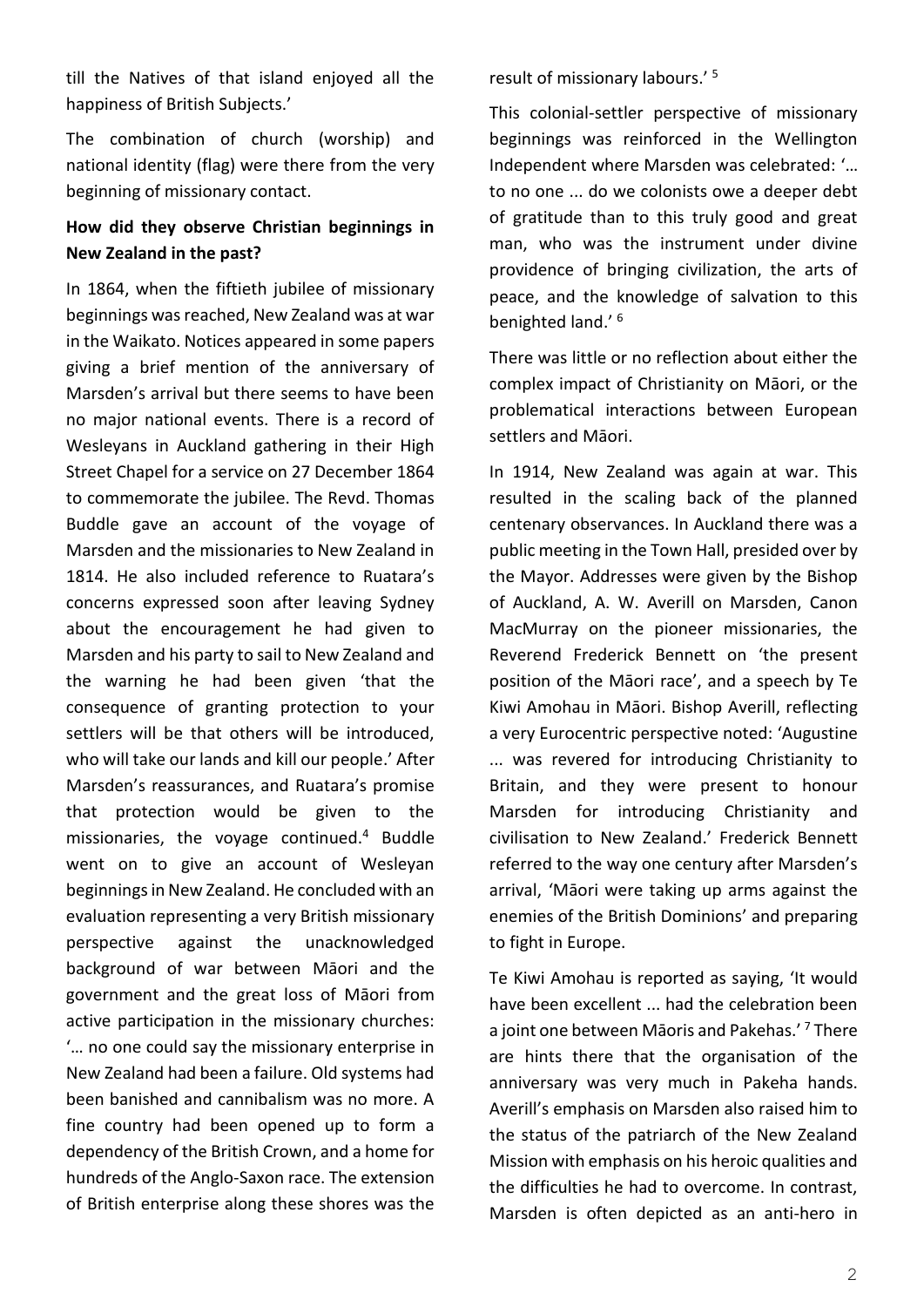Australia where he gained a reputation as a harsh magistrate and aggressive combatant with governors.

There is a question as to how far, when we commemorate anniversaries, we are doing so for our own needs in the present? Questions can be raised as to who is doing the remembering and how the remembering being done is. Carolyn Kitch writes that: 'An anniversary is a ritual celebration of the community who observes it, serving to strengthen its identity and values through the remembrance of the event.' <sup>8</sup> There is a reshaping of the past in the present.

In 1914, the Primate, S. T. Nevill, Bishop of Dunedin, issued a pastoral letter in which he urged 'that the anniversary should be commemorated by the raising of a fund to foster religious education in the Dominion.' The aim was to raise £20,000 'for educational purposes, and a further fund of not less than £30,000 for augmenting the stipends of clergy.'<sup>9</sup> In 1914 the Bible in Schools League was trying to gain support for the Religious Instruction Referendum Bill and the Anglican Bishops came out strongly in its favour.<sup>10</sup> The increasing impact of the First World War, however, meant that attention was soon diverted elsewhere and the bold plans to support religious instruction and clergy were put to one side.

A centenary thanksgiving service was held at Oihi in the presence of some 500 Māori and Pakeha on the 25 December 1914 around the Celtic cross, now known as Marsden's Cross, which had been erected in 1907. The hymns were sung simultaneously in Māori and English. Just before the service, Rawiri Te Ruru on behalf of northern tribes, Ngatiwhatua, Rarawa, Aupouri and Ngapuhi, presented Bishop Averill with a carved pastoral staff made in four pieces representing the different tribes.<sup>11</sup>

In 1964, the sesqui-centennial of the missionaries' arrival was observed over four days. This included a pageant held at Waitangi reenacting the events of Christmas Day 1814. The commemorative service was held at Oihi in the presence of the Governor-General, Sir Bernard Fergusson, who brought a message from the Queen. There were 1500 present at this service where again the hymns were sung simultaneously in Māori and English. In his sermon, the Rev R. E. Marsden, a descendant of Samuel Marsden, acknowledged the role of Ruatara, noting that 'Without him ... it might have been many years before the Gospel reached this country.' In the afternoon an official welcome to the Governor-General was held at the Waitangi Treaty House grounds. In the evening a communion service was held presided over by Bishop Panapa at which Archbishop Lesser was the preacher.<sup>12</sup>

Ian Jack, has written that 'Anniversaries are our way of drilling into history's groundwater and sending it up to splash briefly on the surface of the present.' This is what would seem to have happened in 1914 and 1964. The anniversary, largely under Pakeha leadership, was marked with celebratory rhetoric with a focus particularly, but not exclusively on Marsden. There is little indication of activities taking place outside of Auckland and Northland. Jack, whose article is entitled, 'Historical anniversaries obliterate the kingdom of individuals' also writes that 'anniversaries can be an enlightening force as well as a patriotic indulgence. They can uncover history and revise it.'  $13$  There is little indication that there was much enlightening or revision of history in 1914 or 1964.

### **Thoughts on the 2014 Bicentenary Commemoration**

The marking of the bicentenary confronts us with the complexity of history. There is a real sense in which anniversaries are not just about the past they are very much about the present. It is the people in the present who shape these events for their own needs in their own day for their own context. Anniversaries can sometimes be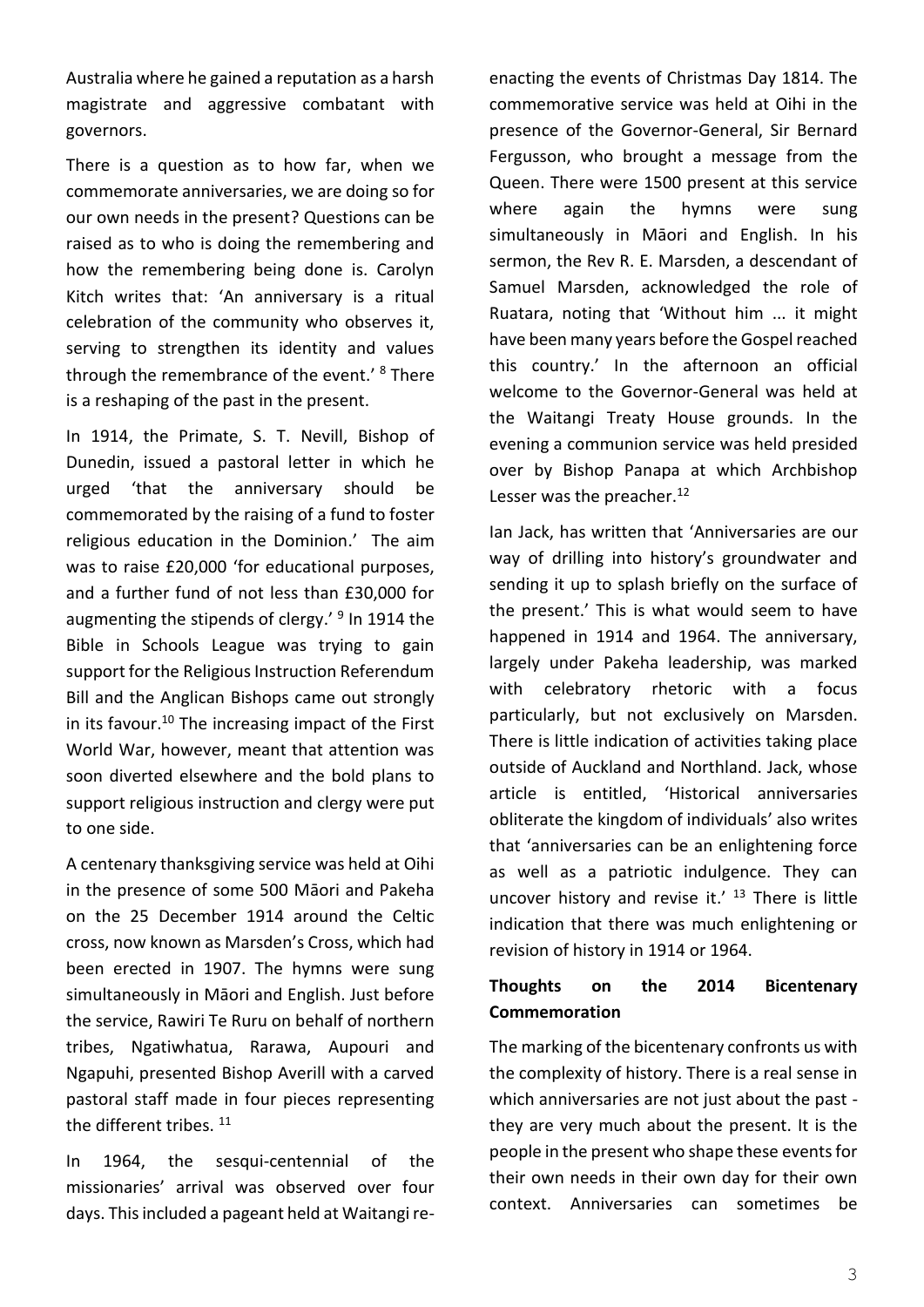indulgent exercises in self-congratulation. There is no harm in having a good party, but apart from the hangover and the lingering memory little remains. But anniversaries can also be subversive opportunities when the variety of voices from the past can challenge us in ways that have an impact not only in the now but also into the future. Johnston writes about how 'The bicentennial of the French Revolution affirmed French national identity' <sup>14</sup> while the bicentenary in Australia stimulated discussion on national identity. <sup>15</sup> White Australia began to confront and was confronted with its 'black past' (the use of the word 'black' here has a double sense referring both to as the shadow side of history, and the Aboriginal dimension of that story). The five hundredth anniversary of Christopher Columbus' voyage in 1492 similarly raised huge questions about 'What happened when Columbus and Christianity collided with the Americas?' <sup>16</sup> Contrasting viewpoints are seen in these quotations: George Bush Sr. stated that '[This is] the 500th anniversary of one of the great achievements of human endeavor.' Peter Winn concluded, that '[Based] on statistical analyses of Indian deaths, [the Spanish conquest was] the greatest demographic catastrophe in recorded history.' <sup>17</sup>

As we approach the bicentenary of the arrival of Ruatara with Marsden, the first missionaries, and their families, we are confronted by some questions:

- o how is the bicentenary in 2014 going to be commemorated?
- o whose voices will be heard?

For some people who reflect critically on the arrival of the missionaries with their gospel in 1814, this advent was not all glad tidings of great joy for Māori. What the missionaries saw as good news contributed to the beginning of the end of Māori independence as it was then known, the undermining of Māori culture and religious beliefs, the introduction of European diseases and muskets with their devastating impact on Māori. The missionaries were only a part, although a significant part, of the encounter of the 'Two Worlds' which Anne Salmond has so helpfully described in her books, 'Two Worlds: First Meetings between Māori and European 1642-1772' and 'Between Worlds: Early Exchanges between Māori and Europeans 1773- 1815.' <sup>18</sup>

For others who reflect on the arrival of the missionaries and their gospel, this is seen as inaugurating a process of evangelisation in which Māori from the very being were active participants. There has been a growing recognition that missionary work is not one-way but involved the dynamic interaction of Māori, missionaries, and the Christian message often with consequences the missionary did not expect. We see this Māori participation from the very beginning with Ruatara, who not only led Marsden and his missionary party on the Active to Oihi, but on the 25 December 1814 he organised the venue for the church service; and he translated Marsden's first sermon, 'Behold I bring you tidings of great joy' into Māori. The good news was heard from the beginning in Māori through the words of a Māori. The interaction of Māori and missionary from 1814 involved two parties and begins the stream out of which Te Hahi Mihinare emerged.

While the beginnings of missionary Christianity in New Zealand were particularly concerned with events in the Bay of Islands, they had implications for the whole country. From these beginnings Christianity spread, often through Māori agency, throughout New Zealand. For Anglicans these beginnings mark the inauguration of institutional Christianity in this land. The arrival of Bishop Selwyn in 1842, the beginnings of the Melanesian Mission in 1849, the 1857 constitution, the division into dioceses, the joining of Polynesia with the Church of the Province of New Zealand in 1925, the creation of the Bishop of Aotearoa in 1928, the 1992 Revised Constitution and restructuring into three Tikanga - these and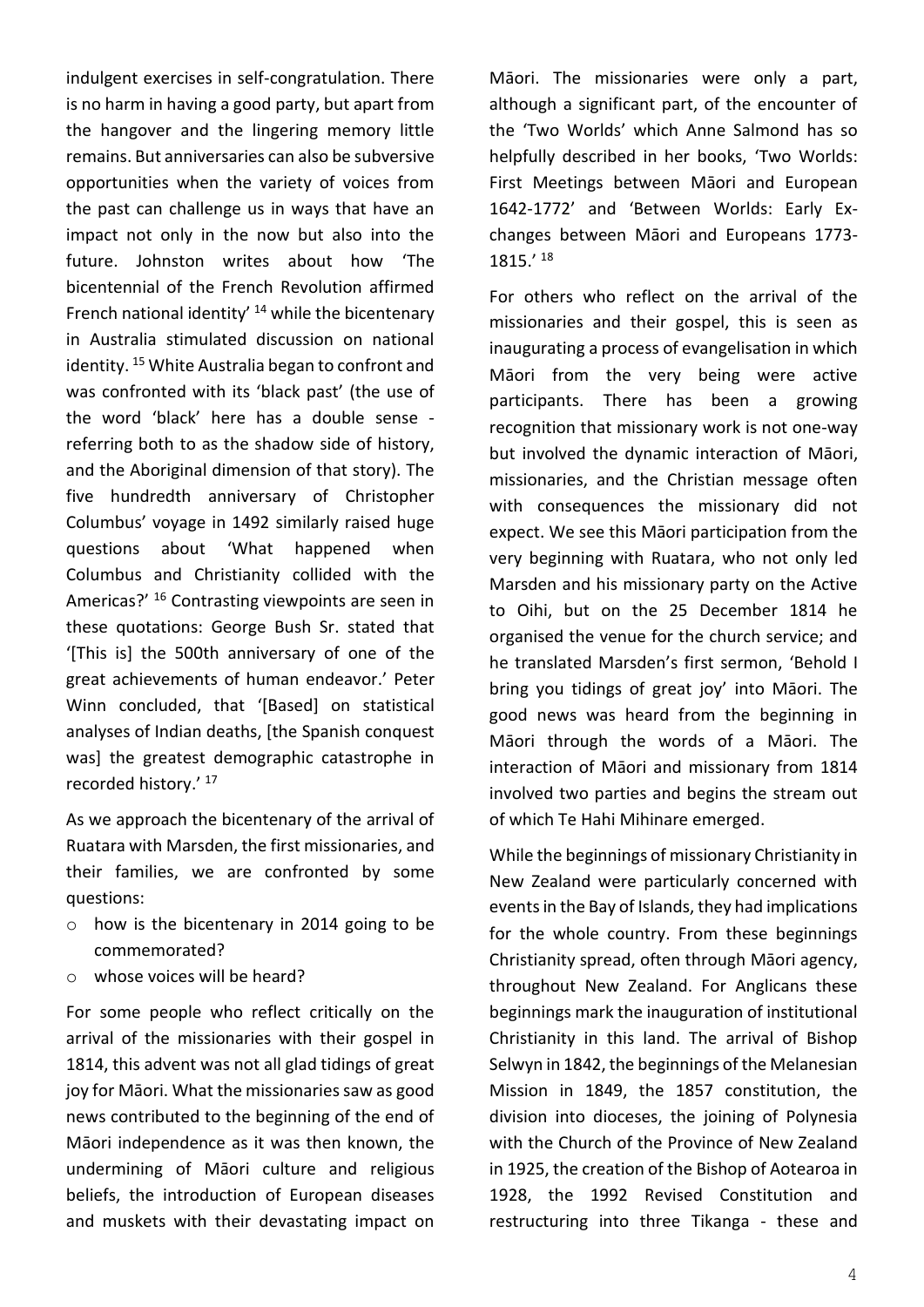much more have their starting point in what happened in 1814. This anniversary belongs to the whole church.

I have written elsewhere about the way in which 'the beginning of the work of the missionaries is inextricably connected with national identity and the possibility of future incorporation of Māori as British subjects.<sup>' 19</sup> That is seen in the significant connection Marsden made between the events on Christmas Day 1814 and the British colours which he saw flying. There is a strong link here with the missionary involvement in the events leading up to and including the signing of the Te Tiriti of Waitangi in 1840. Henry Williams who played such a critical part in the events surrounding the Treaty, later wrote that in encouraging Māori to sign the Treaty he showed them 'the advantage to them of being taken under the fostering care of the British Government, by which act they would become one people with the English, in the suppression of wars, and of every lawless act; under one Sovereign, one law, human and divine.<sup>' 20</sup>

Six weeks after commemorating Christian beginnings in New Zealand we will be remembering the 175th anniversary of the signing of Te Tiriti o Waitangi - The Treaty of Waitangi. What we commemorate in 1814 has implications for our birth as a nation; our national identity and the bicultural partnership which we have been seeking to give expression to in recent years. The missionary beginnings in 1814 have implications not just for the north, not just for the church, but also for our country

#### **Preparing for 2014**

Preparations for commemorating Christian beginnings in 2014 are already well underway. An ecumenical 2014 Bicentenary Planning Group, with Bishops Te Kitohi Pikaahu and Ross Bay as its co-chairs, is overseeing the preparations. This involves coordinating events in 2014, the commemorations around the bicentenary anniversary at Oihi on Christmas Day, and historical work.

A 2014 Bicentenary History Group, convened by the author of this paper, is organising a conference on the theme 'Māori and Missionaries: Re-evaluating the Beginnings of New Zealand Society c.1800 - c.1860' to be held at Waitangi, Bay of Islands, 27-29 November 2012. Among the areas suggested for possible consideration are the following:

- o the interaction of Māori, missionaries, and Christianity in the first sixty years of the nineteenth century; the early engagement of Māori with Christianity outside New Zealand; the impact of Māori and missionaries on one another in areas such as: theology; agriculture; literacy; muskets; peacemaking
- o the voices and participation of both Māori, missionaries (and their families) and other Pakeha in establishing early bicultural relationships; the beginnings of Pakeha settlement; Māori as protectors and patrons; the roles of Māori and missionary women
- o the different denominational and missionary influences which were active in this period (Anglican, Methodist, Catholic, etc.); missionary methods; indigenous agency and response
- o the social, political and economic dimensions of Māori and missionary interaction
- o missionaries as agents of empire; missionaries and land; changing patterns of settlement; the imperial influences at work; Australian and Pacific dimensions; British-French rivalry; the Declaration of Independence; the Treaty of Waitangi; tensions between missionary and colonial Christianity

The 2014 bicentenary offers a significant anniversary when we can reflect on the early interaction of Māori and missionaries, the beginnings of Pakeha settlement in New Zealand, and the development and influence of Christianity in shaping New Zealand society. It remains to be seen whether the 2014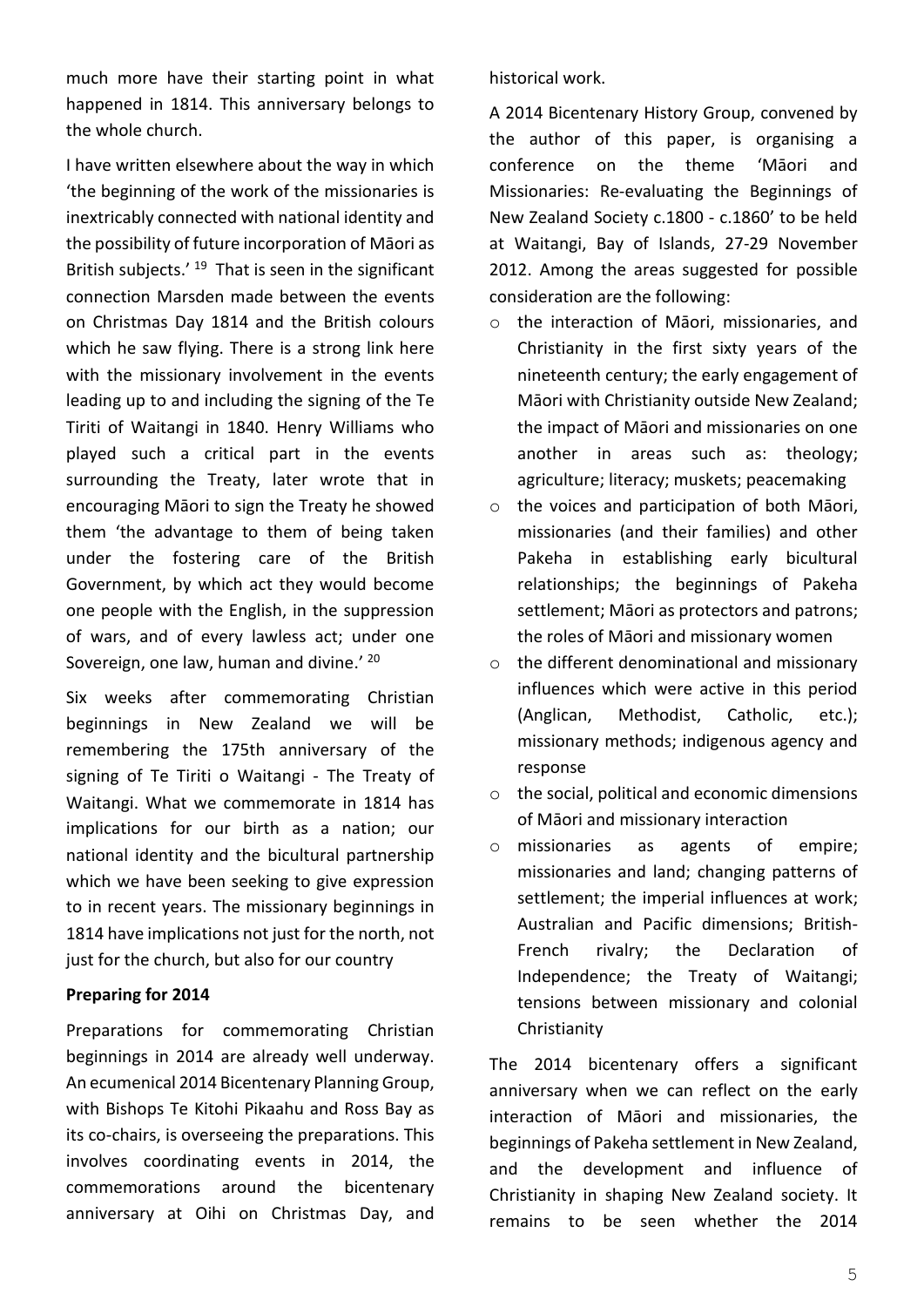# **Te Rongopai 1814 'Takoto te pai!'**

## **Bicentenary reflections on Christian beginnings and developments in Aotearoa New Zealand**



# Te Rongopai 1814<br>Takoto te pai!'

Bicentenary reflections on Christian beginnings and developments in Aotearoa New Zealand

| Title:     | Te Rongopai 1814                                |                                              |
|------------|-------------------------------------------------|----------------------------------------------|
|            |                                                 | 'Takoto te pai':                             |
|            | Bicentenary reflections of Christian beginnings |                                              |
|            | and developments in Aotearoa New Zealand        |                                              |
| Editors:   |                                                 | Allan Davidson, Stuart Lange, Peter Lineham, |
|            |                                                 | Adrienne Puckey                              |
| Published: |                                                 | 2014                                         |
| Publisher: |                                                 | Anglican General Synod Office                |
| ISBN:      |                                                 | 978-0-473-28009-3                            |
|            |                                                 |                                              |

**Te Rongopai 1814 'Takoto te pai!'**, is a collection of essays exploring the Revd Samuel Marsden's initiative and Māori involvement in missionary beginnings in Aotearoa New Zealand. These early missionary beginnings and their implications have been subjects of intense historical debates. This book gives insights into relations between missionaries and local iwi, how Māori viewed this new culture and religion and some of the developments that followed.

Edited by Allan Davidson, Stuart Lange, Peter Lineham, Adrienne Puckey

### **Contents**

Preface: Allan Davidson

Introduction: Peter Lineham

Prologue: Te Hari a Ngāpuhi – The Dance (of Joy) of Ngāpuhi – Te Pihopa Te Kitohi Pikaahu

#### **THE EVANGELICAL WORLD – NEW ZEALAND AND THE PACIFIC**

- 1. 'Early Protestant Missionary Beginnings in New Zealand Through Different Lenses' Allan Davidson
- 2. 'London, Church and Wesleyan Missionary Societies' connections, 1795-1835' Adrienne Puckey

#### **MISSIONARY BEGINNINGS IN NEW ZEALAND**

3. 'Samuel Marsden – Christmas Day 1814. What did he say? The Content of New Zealand's first Christian Sermon' – David Pettett

- 4. 'Daily Life at Hohi Mission Station: Archives and Archaeology' Angela Middleton and Ian Smith
- 5. 'Women's Marks: The King Family Samplers' Vivien Caughley
- 6. 'Christian Rangi: 'A Brand Plucked from the Burning'?' Malcolm Falloon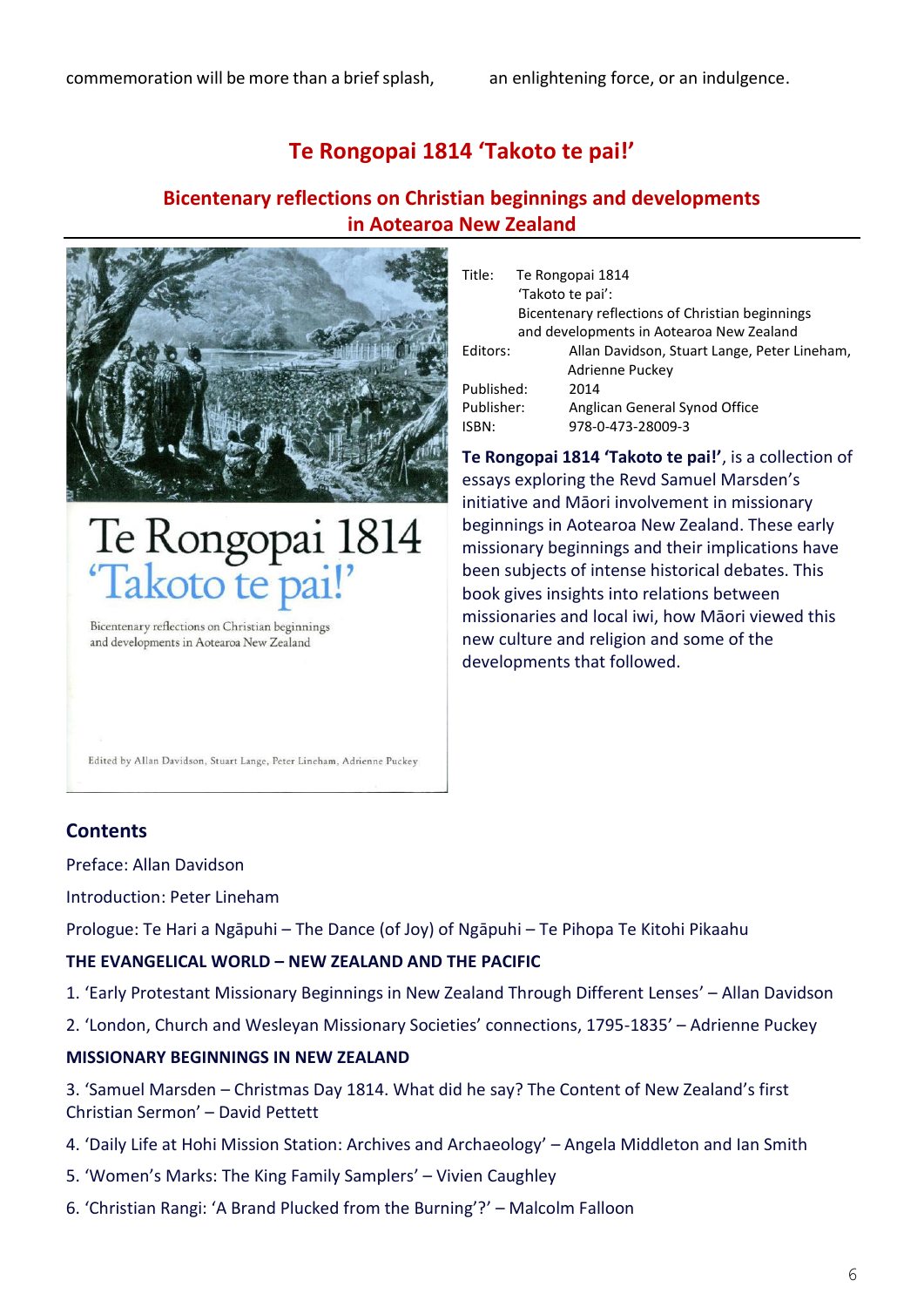7. 'Thirst for Useful Knowledge: Samuel Marsden's Māori Seminary at Parramatta, 1815-1827' – Malcolm Prentis

### **MISSIONARY AND MĀORI INTERACTIONS**

- 8. 'The Revd John Gare Butler and the Early Anglican Mission, 1819-1823' Christopher Honoré
- 9. 'Nineteenth-century Wairoa District Mission: Missionary/Māori 'Entanglement'' Moeawa Callaghan

### **HISTORIOGRAPHICAL REFLECTIONS AND REACTIONS**

10. 'Body or Soul? Redeeming Māori War Captives' – Hazel Petrie

11. 'Trinity College, Porirua (1847-1853): A vision that failed, but a worthwhile vision nonetheless' – David Williams

- 12. 'Missionaries, Historians and The Peace Tradition in New Zealand' Geoffrey Troughton
- 13. 'Redeeming the Redeemers? The Use of Missionaries to Prove Treaty Claims' Grant Phillipson

The content of the above is copied from the website of Sean Millar Publishing: https://seanmillar.co.nz

# **Endnotes**

<sup>2</sup> Michael King, *God's Farthest Outpost – a History of Catholics in New Zealand.* Auckland Penguin Books, 1997, pp.34-36. Father Leonard de Villefeix was a Dominican priest and ship's chaplain on board Surville's *Saint Jean-Baptiste*.

3 J.R. Elder, *Marsden's Lieutenants*, Dunedin: Coulls, Somerville, Wilkie & A.H. Reed, 1934, p.63.

<sup>4</sup> For a more detailed account of this see the accounts by Marsden, Thomas Kendall and J.L. Nicholas: J.R. Elder, ed., *The Letters and Journals of Samuel Marsden 1765-1838*, Dunedin: Coulls Somerville Wilkie, 1932, pp. 141-42; Elder, *Marsden's Lieutenants*, pp.78-79; J.L. Nicholas, *Narrative of a Voyage to New Zealand, Performed in the years 1814 and 1815 in the Company of the Rev. Samuel Marsden, Principal Chaplain of New South Wales*, 2 vols., London: James Black, 1817, vol. l, pp.39- 41.

5 'Wesleyan Jubilee Services', *Taranaki Herald*, 1 January 1865, p.4 — abridged from the *New Zealander*, Dec. 28, 1864.

<sup>6</sup> Omega, *'Thoughts on the Past and Present', Wellington Independent*, 31 December 1864, p.3.

<sup>7</sup> *New Zealand Herald*, 16 December 1914.

<sup>8</sup> Carolyn Kitch, *'Anniversary Journalism, Collective Memory, and the Cultural Authority to Tell the Story of the American Past*', Journal of Popular Culture, p.48, extract found at [http://www.bla](http://www.bl/)ckwellsynergy.com/doi/pdf/lQ. 1111/1540-5931.00030

<sup>9</sup> *New Zealand Herald*, 23 December 1914.

<sup>10</sup> Allan K. Davidson, and Peter J. Lineham. *Transplanted Christianity: Documents Illustrating Aspects of New Zealand Church History*. Palmerston North: Massey University, pp.219-20.

<sup>11</sup> *New Zealand Herald*, 26 December 1914.

<sup>12</sup> *New Zealand Herald*, 26 December 1914.

<sup>13</sup> Ian Jack, *'Historical anniversaries obliterate the kingdom of individuals: In India in 1947 or in Britain after Diana's death, the truth is there was no united response', The Guardian*, Saturday August 11, 2007, [http://www.guardian.co.Uk/commentisfree/storv/Q.,2146565,00.html](http://www.guardian.co.uk/commentisfree/storv/Q.,2146565,00.html)

<sup>14</sup> Johnston, *Celebrations*, p.8.

<sup>1</sup> William M Johnston, *Celebrations: The Cult of Anniversaries in Europe and the United States Today*, New Brunswick / London: Transaction Publications, 1991, p.31.